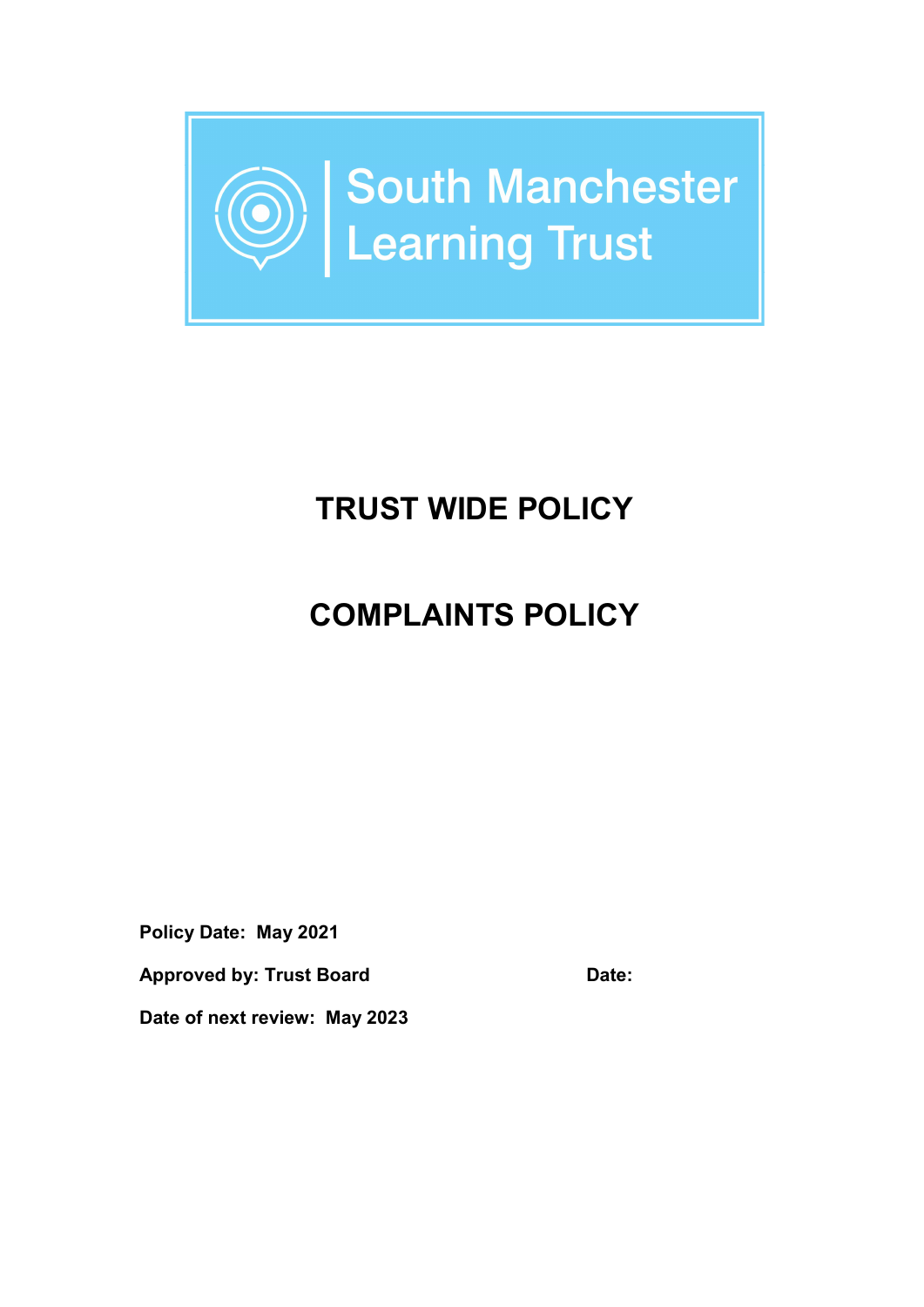#### Procedures for Dealing with Complaints

At Reddish Vale High School, as part of South Manchester Learning Trust, we undertake to provide a friendly and safe environment in which students will be helped to achieve their potential, both academically and socially. We recognise, however, that sometimes things can go wrong and parents, carers and members of the public may need to raise a concern or make a complaint to the School. This policy outlines the formal complaints procedure.

#### Introduction

The majority of issues raised by parents, the community or students, are concerns rather than complaints. We are committed to taking concerns seriously, at the earliest stage, in the hope of keeping the number of formal complaints to a minimum and without the need for formal procedures. However, depending on the nature of the concern or complaint, you may wish or be asked to follow the School's formal complaints procedure.

The prime aim of this policy is to resolve a complaint as fairly and speedily as possible. Formal complaints will be dealt with in a sensitive, impartial and confidential manner. The following details outline the stages that can be used to resolve complaints.

#### The School Policy has four main stages.

- Stage 1 A concern is raised informally with a staff member.
- Stage 2 A formal complaint is heard by an appropriate member of staff. The formal procedures are only invoked when initial attempts to resolve the issue are unsuccessful and the person raising the concern remains dissatisfied and wishes to take the matter further.
- Stage 3 Complaint is heard by the Headteacher
- Stage 4 Complaint is heard by Governing Body's Complaints Appeal Panel.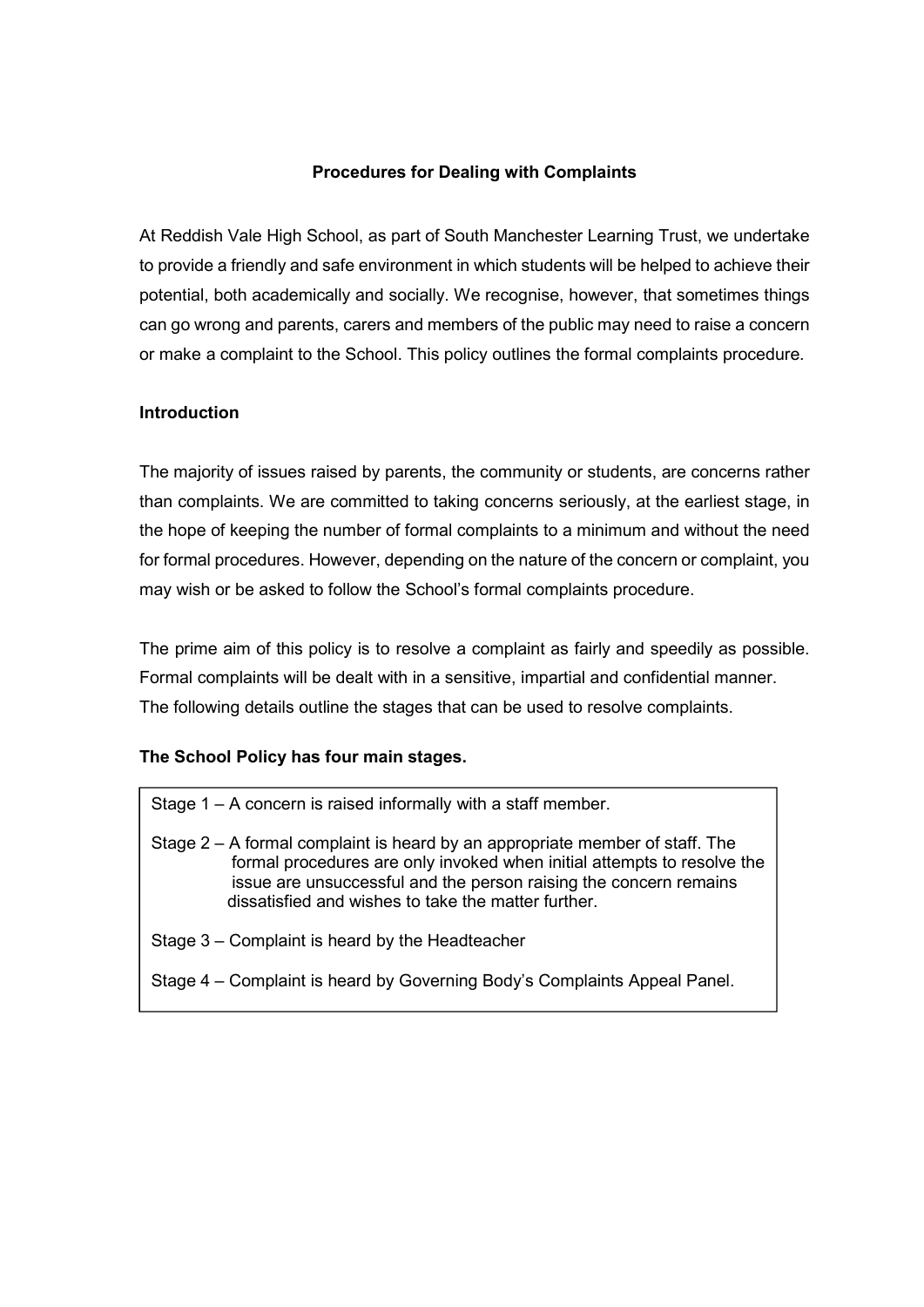#### Stage 1 – Raising a concern

Concerns can be raised with the School at any time and will often generate an immediate response, which will resolve the concern. We request that parents make their first contact with either the student's Head of Learning, the Business / Finance Director or a member of the Leadership Team.

On some occasions the concern raised may require investigation, or discussion with others, in which case you will receive an informal but informed response within 3 working days. The vast majority of concerns will be satisfactorily resolved in this way.

If a complainant is not satisfied with the result at Stage 1, they should write to or call the School within ten working days and state what they would like the School to do. The School will then take your complaint to the next stage.

All correspondence, statements and records relating to individual complaints are kept confidential except where the Secretary of State or a Body conducting an inspection under Section 109 of the 2008 Act requests access to them.

#### Stage 2 – Complaint heard by an appropriate staff member.

Formal complaints should be put in writing and addressed to the Headteacher or an appropriate member of staff. The complainant may request or download a complaints form for this purpose. The complaint will be logged, including the date it was received. The School will acknowledge receipt of the complaint within three working days of receiving it. In many cases this response will also report on the action the School has taken to resolve the issue, however, if the issue requires complex investigation (e.g. interviewing a number of people) it may take up to five working days. Alternatively, a meeting may be convened to discuss the matter further.

This meeting will normally take place within ten working days. The aim will be to resolve the matter as quickly as possible. However, if the complainant is not satisfied with the result at Stage 2 they should write to or call the School within ten working days of receiving our response. The complainant will need to tell the School why you are still not satisfied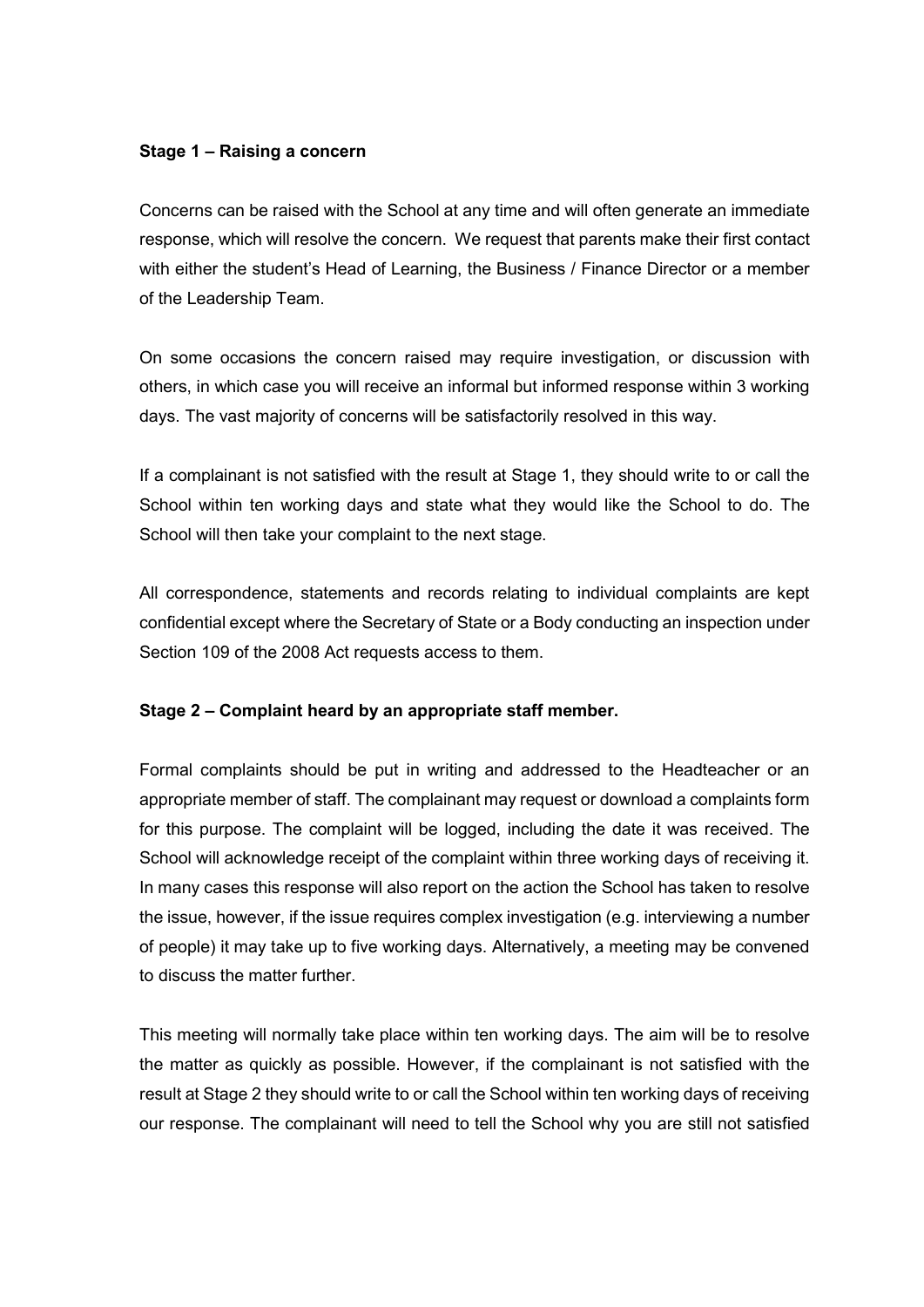and what you would like the School to do. You can request a further complaint form for this.

#### Stage 3 – Complaint heard by Headteacher

If the matter has not been resolved at Stage 2, the Headteacher will arrange for a further investigation. Following the investigation, the Headteacher will normally give a written response within ten working days. If the complainant is dissatisfied with the result at Stage 3, they will need to let the School know within ten working days of receiving the response.

#### Stage 4 – Complaint heard by the Governing Body's Complaints Appeal Panel

If the matter has still not been resolved at Stage 3, then the complainant will need to write to the Chair of Governors giving details of the complaint. The Chair or a nominated Governor will convene a complaints appeal panel. The hearing will normally take place within ten working days of the receipt of the written request for Stage 4 investigation. The aim of the Appeal Panel hearing is to impartially resolve the complaint and to achieve reconciliation between the School and the complainant. All parties will be notified of the Panel's decision in writing within three working days after the date of the hearing. The letter will also contain details of how to progress if the complainant wishes to take matters further, although it should be noted that the decision of the Governor's Complaints Panel is final.

#### **NOTE**

Where the complaint concerns the Headteacher the complaints coordinator can refer the complainant directly to the Chief Executive Officer.

In such a case, where the matter concerns the conduct of the Headteacher, the Headteacher and Chief Executive Officer will be informed of the complaint. The Chief Executive Officer will arrange for the matter to be investigated.

In cases where the matter concerns the conduct of a member of the Governing Body the member will be informed of the complaint and the complaint will be referred to the Chief Executive Officer.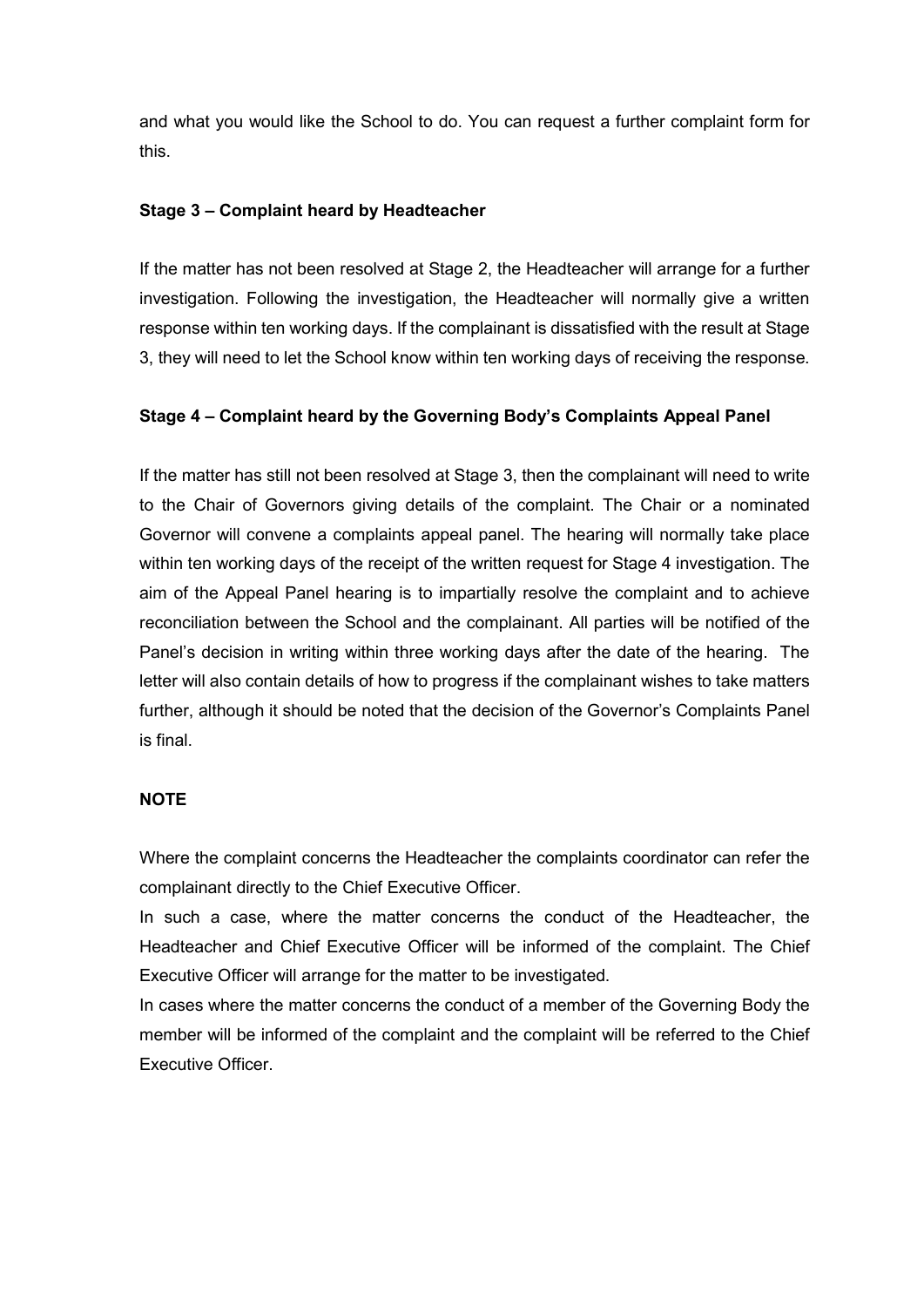Findings and recommendations following the investigation of a formal complaint are filed and kept available for inspection on the school premises by the Trust Board and the Headteacher.

#### Review

The Trust Board will review this policy at least every two years and assess its implementation and effectiveness. The policy will be promoted and implemented throughout the School.

# **Exceptions**

In the case of a complaint that is subject to statutory procedures the Headteacher will follow the statutory regulations and not the complaints procedure. This includes:

- Exclusions
- SEN
- Staff professional competence, discipline and grievance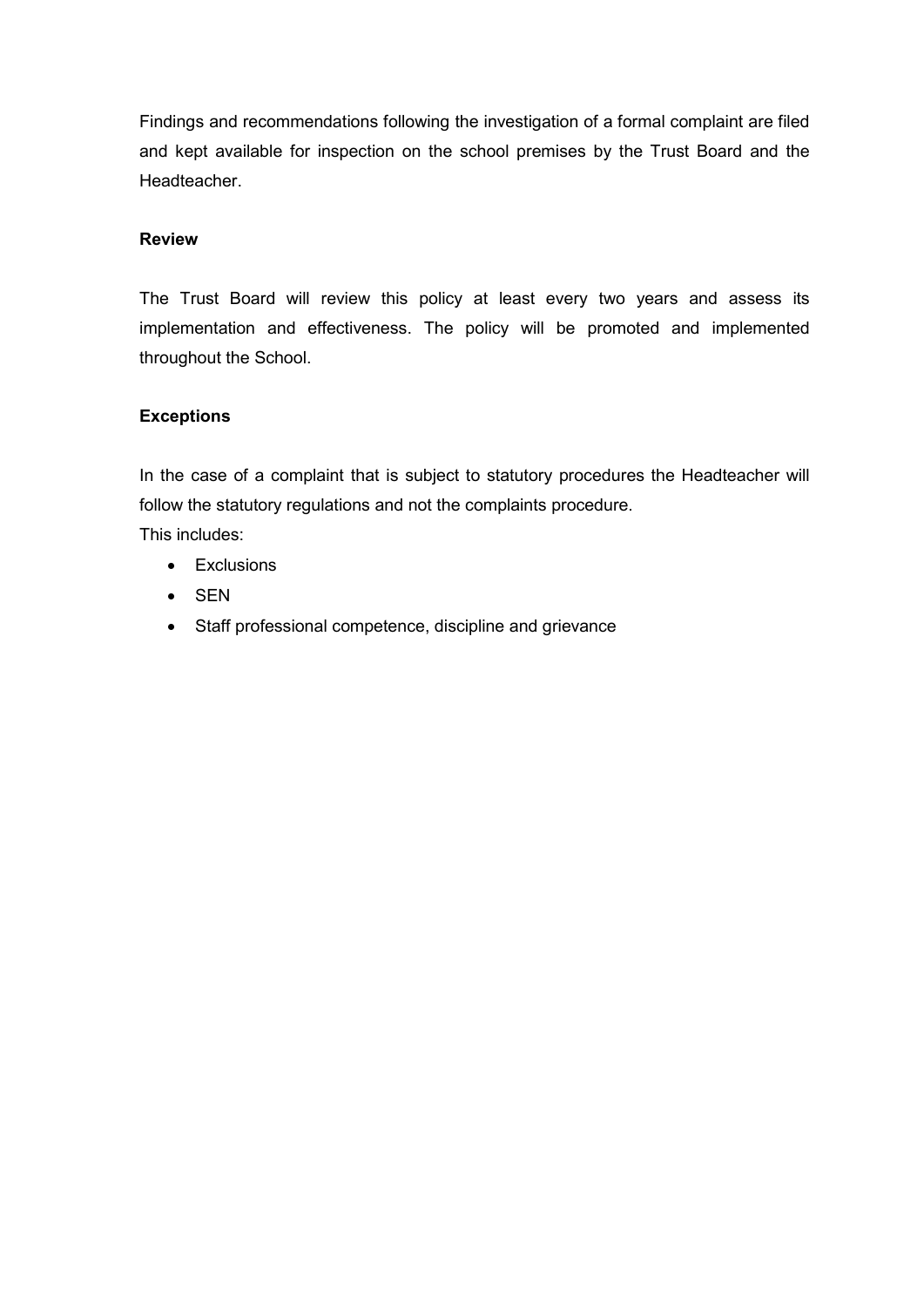# Appendix 1

# Guidance for Staff Investigating Complaints

It is suggested that at each stage, the person investigating the complaint, makes sure that they:

- **e** establish what has happened so far, and who has been involved;
- make a note of the complaint
- clarify the nature of the complaint and what remains unresolved;
- meet with the complainant or contact them (if unsure or further information is necessary);
- clarify what the complainant feels would put things right;
- interview those involved in the matter and/or those complained of, allowing them to be accompanied if they wish;
- conduct the interview with an open mind and be prepared to persist in the questioning;
- keep notes of the interview.

The person investigating the complaint should normally offer an appointment to discuss the issue as quickly as possible, as this will give both parties time to talk about it calmly and politely without being interrupted. This can allow parties to remain calm. It will also show a commitment to resolving issues. Complaints need to be considered, and resolved, as quickly and efficiently as possible (see procedure). However, where further investigations are necessary, new time limits can be set and the complainant sent details of the new deadline and an explanation for the delay.

At each stage in the procedure the staff member handling the complaint will want to keep in mind ways in which a complaint can be resolved. It might be sufficient to acknowledge that the complaint is valid in whole or in part. In addition, it may be appropriate to offer one or more of the following:

- an apology;
- an explanation;
- an admission that the situation could have been handled differently or better;
- an assurance that the event complained of will not recur;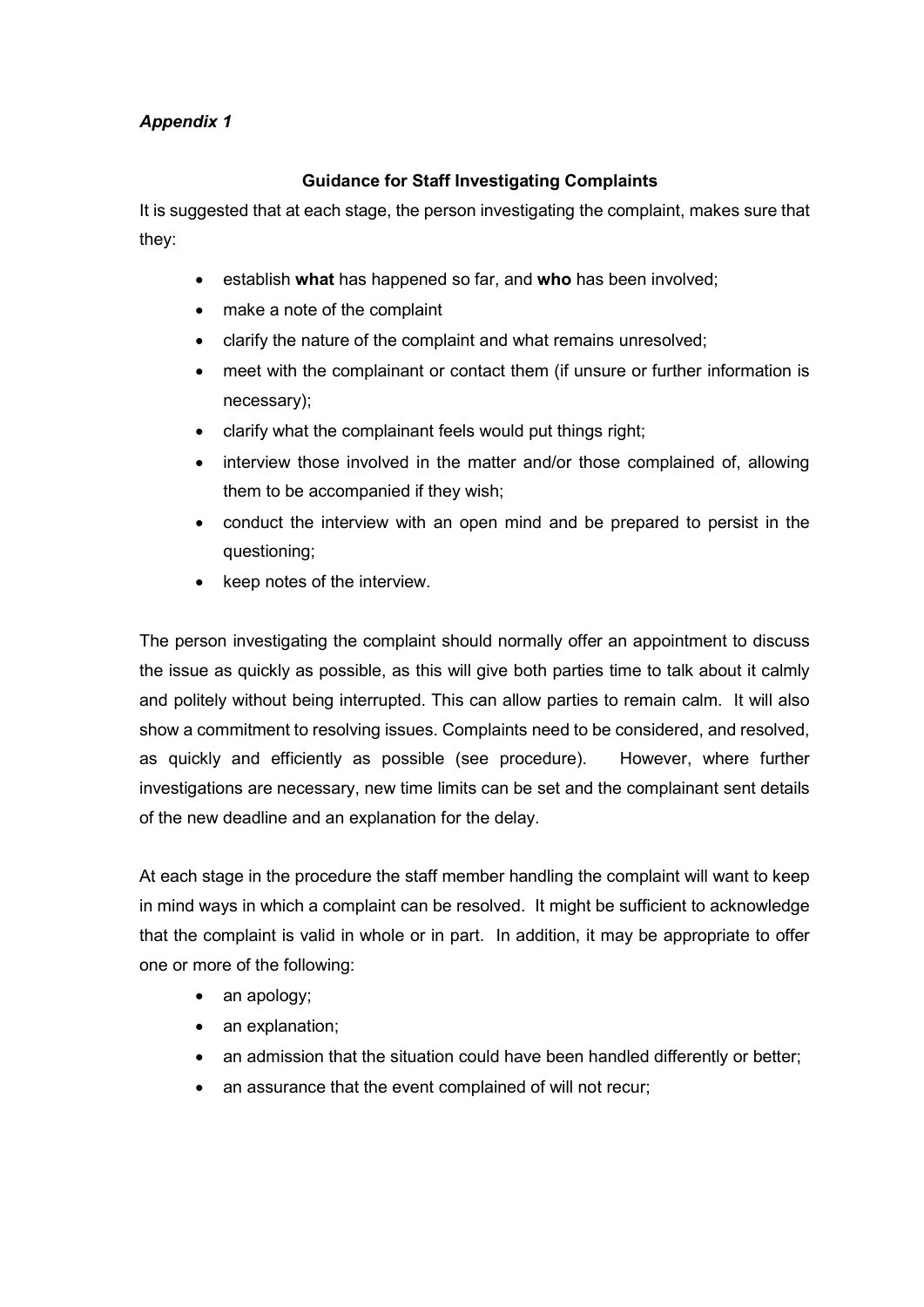- an explanation of the steps that have been taken to ensure that it will not happen again;
- an undertaking to review School policies in light of the complaint.

It is useful if complainants are encouraged to state what actions they feel might resolve the problem at any stage. An admission that the School could have handled the situation better is not the same as an admission of negligence. An effective procedure will identify areas of agreement between the parties. It is also of equal importance to clarify any misunderstandings that might have occurred as this can create a positive atmosphere in which to discuss any outstanding issues.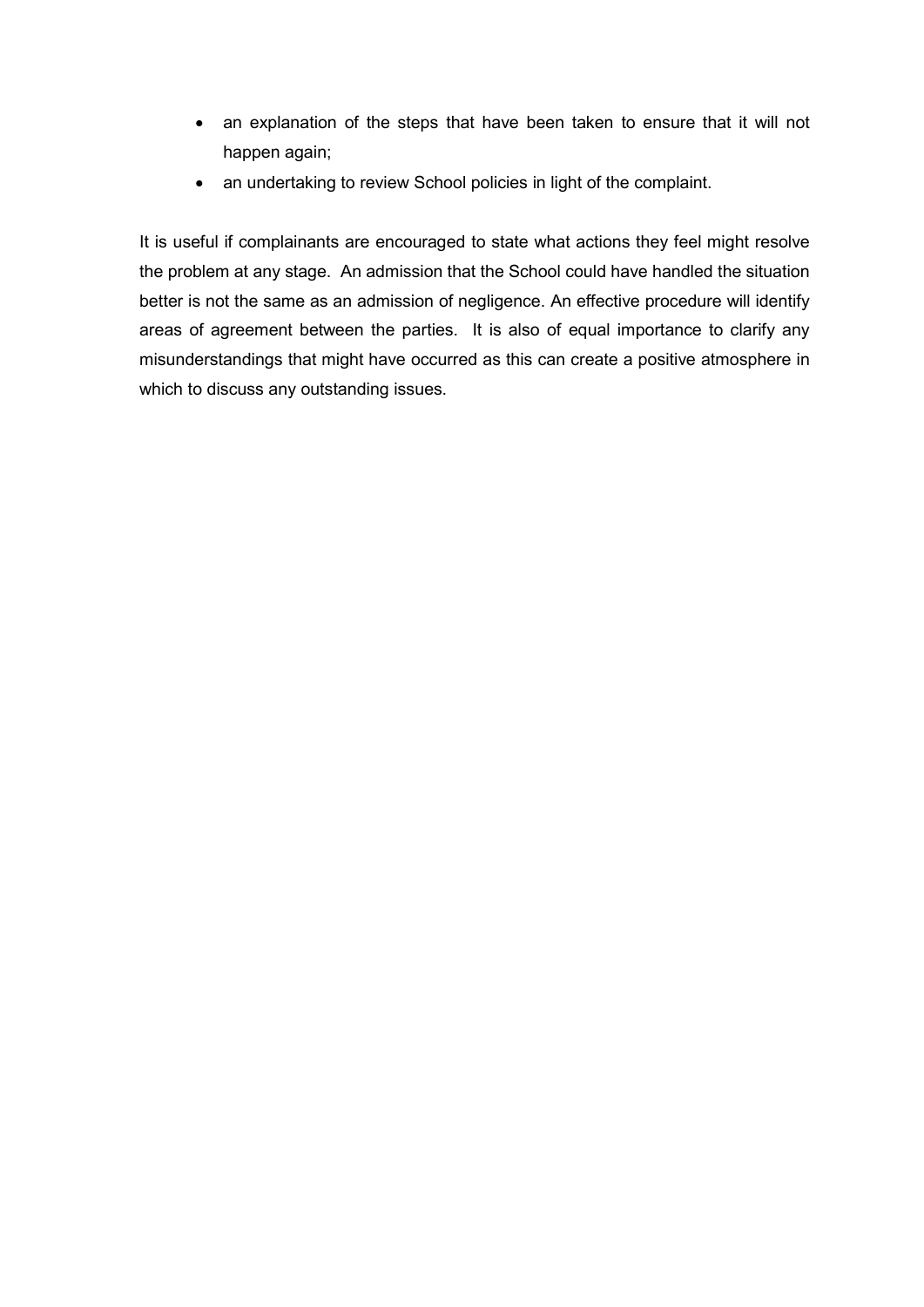# Appendix 2

#### Appeal Panel Hearing

The aim of the hearing, which needs to be held in private, will always be to resolve the complaint and achieve reconciliation between the School and the complainant. However, it has to be recognised the complainant might not be satisfied with the outcome if the hearing does not find in their favour. It may only be possible to establish the facts and make recommendations which will satisfy the complainant that his or her complaint has been taken seriously. The letter will also contain what you need to do if you wish to take the matter further.

It is important that the appeal hearing is independent and impartial and that it is seen to be so. Recordings are not permitted at hearings. No governor may sit on the panel if they have had a prior involvement in the complaint or in the circumstances surrounding it. In deciding the make-up of the panel, governors need to try and ensure that it is a crosssection of the categories of governor and sensitive to the issues of race, gender and religious affiliation.

An effective panel will acknowledge that many complainants feel nervous and inhibited in a formal setting. Parents often feel emotional when discussing an issue that affects their child. The panel Chair will ensure that the proceedings are as welcoming as possible. The layout of the room will set the tone and care is needed to ensure the setting is informal and not adversarial.

#### The Role of the Clerk

The clerk is the contact point for the complainant and be required to:

- set the date, time and venue of the hearing, ensuring that the dates are convenient to all parties and that the venue and proceedings are accessible;
- collate any written material and send it to the parties in advance of the hearing;
- meet and welcome the parties as they arrive at the hearing;
- record the proceedings;
- notify all parties of the panel's decision.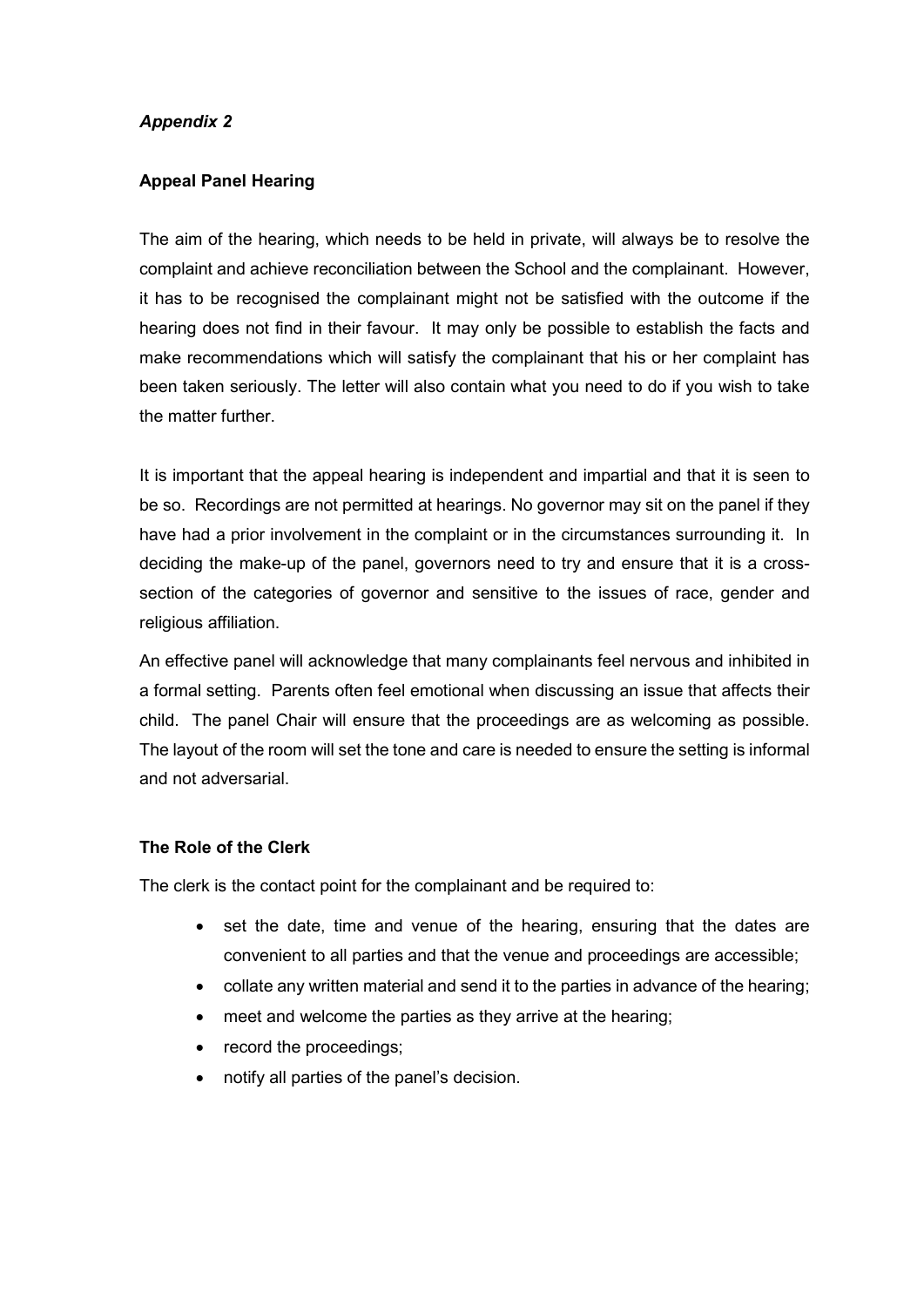# The Role of the Chair of the Governing Body or the Nominated Governor

The nominated governor role:

- check that the correct procedure has been followed;
- if a hearing is appropriate, notify the clerk to arrange the panel;

# The Role of the Chair of the Panel

The Chair of the Panel has a key role, ensuring that:

- the remit of the panel is explained to the parties and each party has the opportunity of putting their case without undue interruption;
- the issues are addressed;
- key findings of fact are made;
- parents and others who may not be used to speaking at such a hearing are put at ease;
- the hearing is conducted in an informal manner with each party treating the other with respect and courtesy;
- the panel is open minded and acting independently;
- no member of the panel has a vested interest in the outcome of the proceedings or any involvement in an earlier stage of the procedure;
- each side is given the opportunity to state their case and ask questions;
- written material is seen by all parties. If a new issue arises it would be useful to give all parties the opportunity to consider and comment on it.

# Before the meeting:

- The formal complaints letter should be passed to the Vice-Chair if the Chair will be unable to receive the letter within 5 days.
- Members of the Governors' Complaints Panel should have no prior knowledge of the complaint and it is, therefore, unlikely that staff governors will be members of the panel.
- The letter inviting the parent / carer to attend should indicate that they may be accompanied by a friend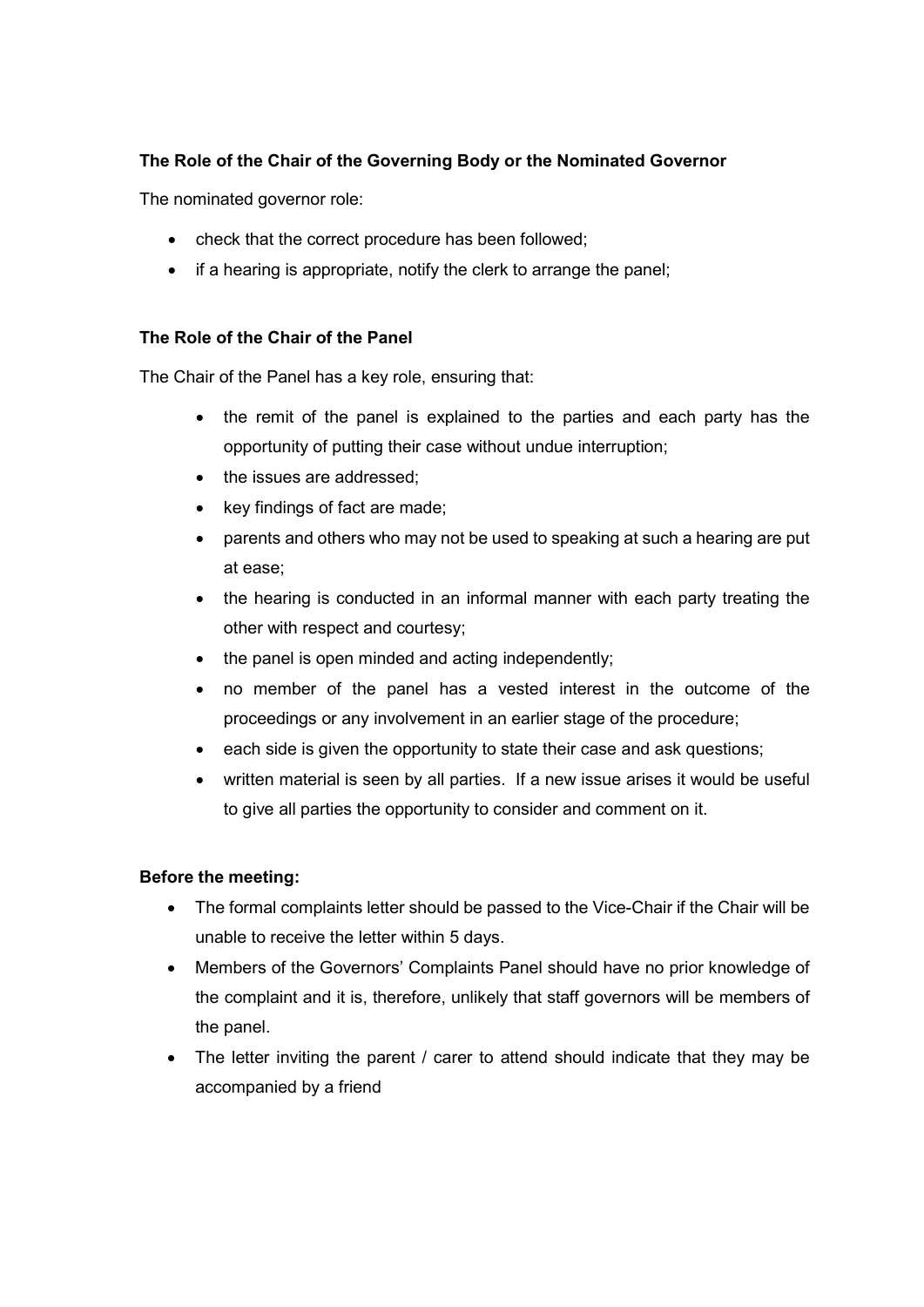#### At the meeting:

- The Complaints Panel must be made up of at least three members and a clerk.
- One member of the panel must be completely independent from the School.
- Although this is a formal meeting, every effort should be made to make it as informal as possible for all concerned and parent / carer put at ease.
- Everyone attending should be in the room at the same time.
- The clerk should take notes of the meeting, listing who is present and make everyone aware of the confidential nature of the process.
- The Chair of the Governors' Complaints Panel should open the meeting stating the purpose and the format of the meeting to clarify this to all in attendance.
- People present should introduce themselves stating their reason for being at the meeting.
- The Chair of the Governors' Complaints Panel should request a verbal statement from the complainant in support of his or her written letter of complaint and why s/he feels the issue has not been resolved. The Governors' Complaints Panel members can ask questions to make sure they understand the issue from the parent's point of view.
- The Chair of the Governors' Complaints Panel should request a verbal statement from the Headteacher (or her representative) in support of his/her written account of the complaint and the steps taken to resolve the issue. The Governors' Complaints Panel members can ask questions to make sure they understand the issue from the Headteacher's point of view.
- Members of the Governors' Complaints Panel should make sure they fully understand the issues and ask any further questions to clarify any points that are still not clear to them.
- The Chair of the Governors' Complaints Panel must ask the complainant and the Headteacher (or their representative) if they are satisfied that they have provided all the information they wanted or if there is something they wish to add and if they feel they have had a fair hearing.
- When the Governors' Complaints Panel members understand all the issues, the Chair will ask all parties to leave except the panel members and the clerk.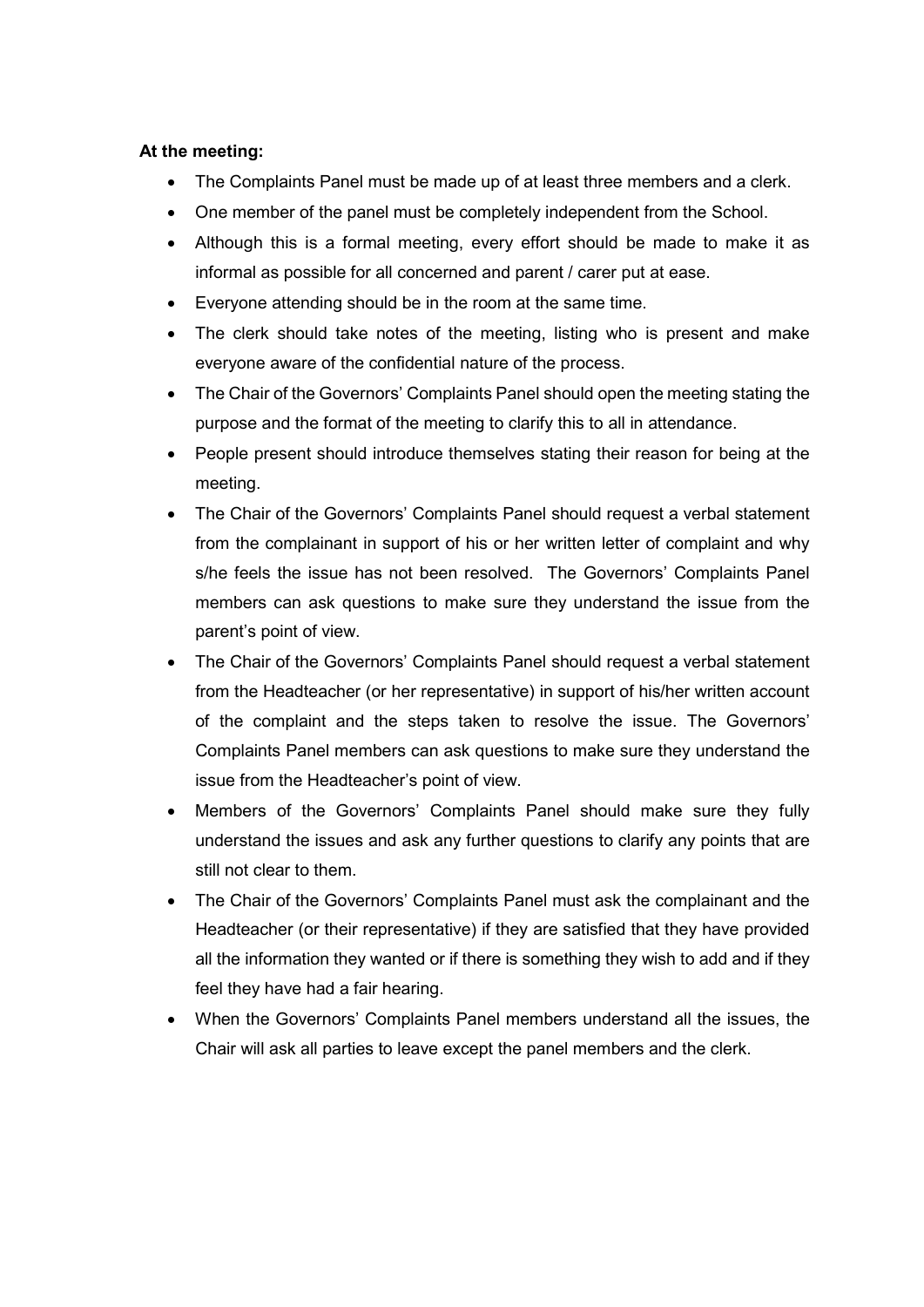# After the meeting:

- The Panel members will need to consider the information, come to a decision and suggest a way to resolve the issue taking into account the best interests of the child or children.
- The Governors' Complaints Panel members discuss the issues in private and the clerk remains to record the decision. The panel can:
	- $\circ$  dismiss the complaint in whole or in part;
	- $\circ$  uphold the complaint in whole or in part;
	- $\circ$  decide on the appropriate action to be taken to resolve the complaint;
	- o recommend changes to the School's systems or procedures to ensure that problems of a similar nature do not recur.
- When the Panel have reached a decision the Clerk will inform everyone concerned in writing as soon as possible, but in any event, within ten working days of the panel meeting. The letter will also contain what the complainant need to do if they wish to take the matter further, although it should be noted that if the correct procedure has been followed, the decision of the Governor's Complaints Panel is final.
- A record should be kept of the outcome of the hearing.
- Written records of complaints will be kept and reported on an annual basis to Governors.

# Vexatious Complaints

If properly followed, a good complaints procedure will limit the number of complaints that become protracted. However, there will be occasions when, despite all stages of the procedures having been followed, the complainant remains dissatisfied. If the complainant tries to reopen the same issue, the Chair of the Governing Body is able to inform them in writing that the procedure has been exhausted and that the matter is now closed.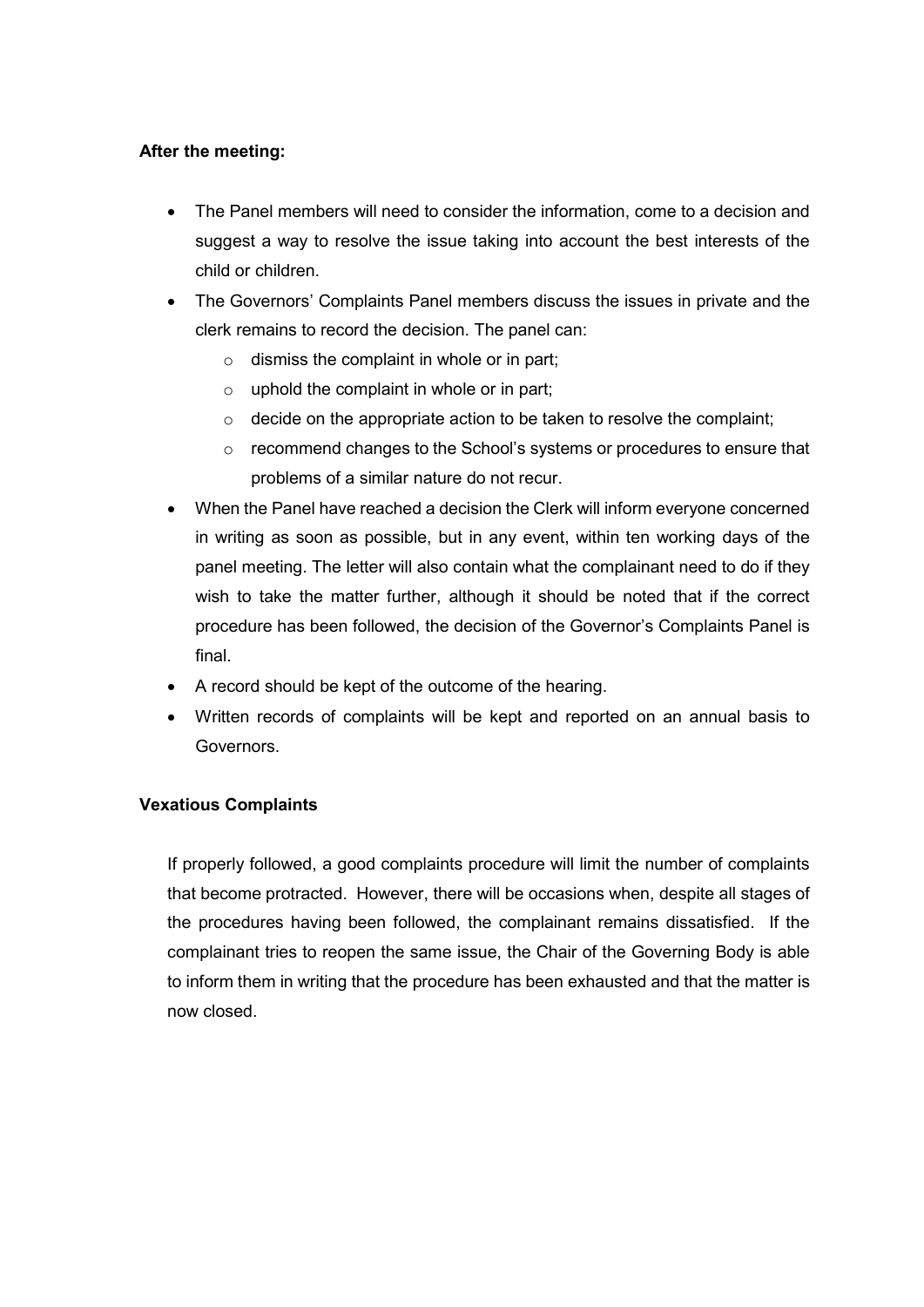#### Summary of Procedure and Agenda

- Witnesses are only required to attend for the part of the hearing in which they give their evidence.
	- After introductions, the complainant is invited to explain their complaint, and be followed by their witnesses.
	- The Headteacher may question both the complainant and the witnesses after each has spoken.
	- The Headteacher is then invited to explain the School's actions and be followed by the School's witnesses.
	- The complainant may question both the Headteacher and the witnesses after each has spoken.
	- The panel may ask questions at any point.
	- The complainant is then invited to sum up their complaint.
	- The Headteacher is then invited to sum up the School's actions and response to the complaint.
	- Both parties leave together while the panel decides on the issues.
	- The Chair explains that both parties will hear from the panel within a set time scale.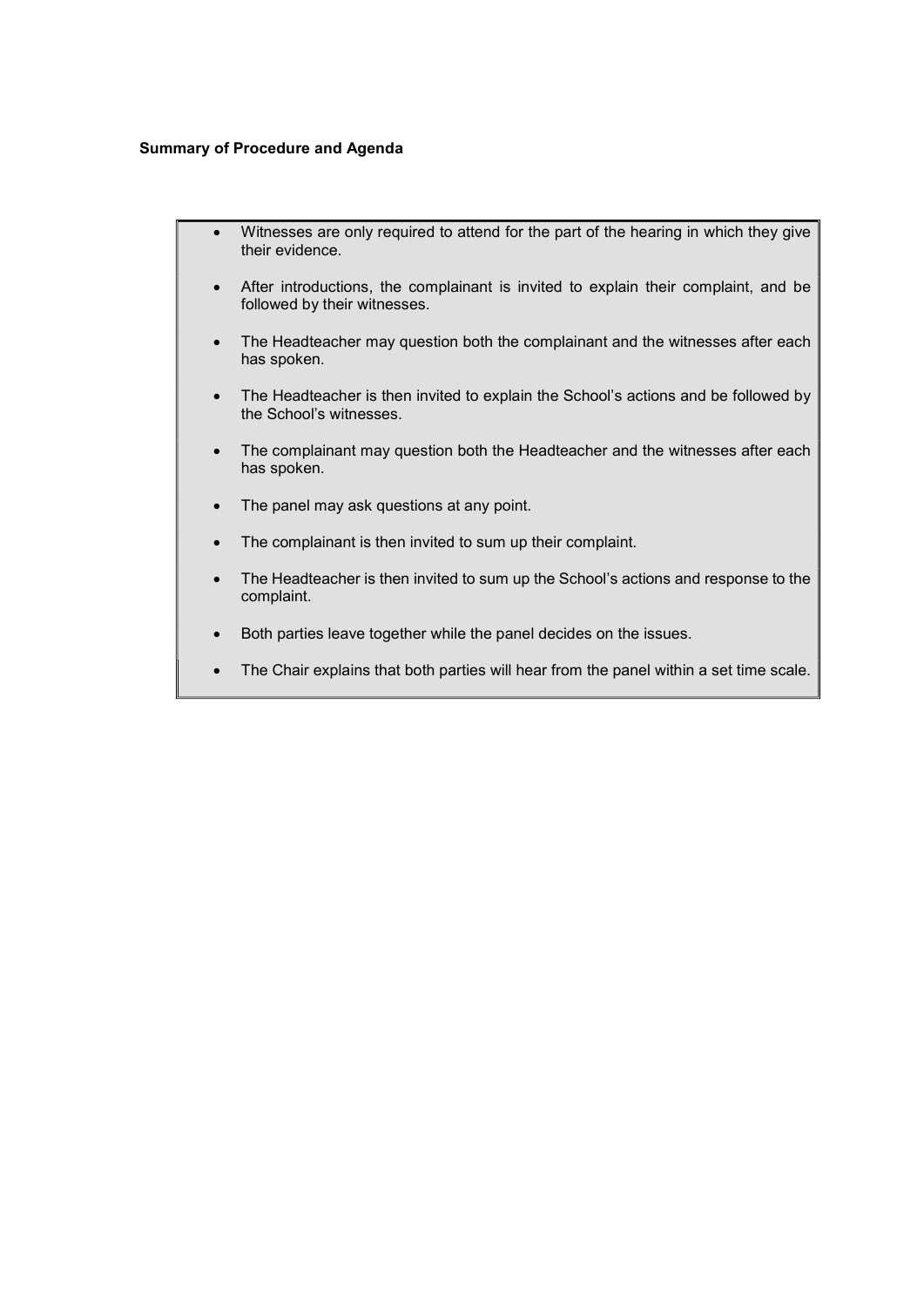# Guidance Notes for Clerk to Complaints Panel Hearing

#### Invitations:

- Parent / Carer (who may be accompanied)
- Chair of Governors Complaints Panel (TBC)
- Vice-Chair in absence
- An additional Governor
- Chief Executive Officer (Headteacher complaints)
- Headteacher (or Deputy Headteacher in case of absence)
- Independent member of the panel

NB. Letters should indicate date and time of the hearing, indicate that the proceedings will be entirely confidential, and that the decision of the panel will be final.

# Procedure of Hearing – General

NB. Chair to put attendees at their ease.

- Chair to introduce members and ask for all parties to be introduced
- Note that the procedure will be minuted
- Note that the outcome will be final
- Indicate that a record will be kept of complaint and its outcome, and forwarded to governors
- Follow agenda as per policy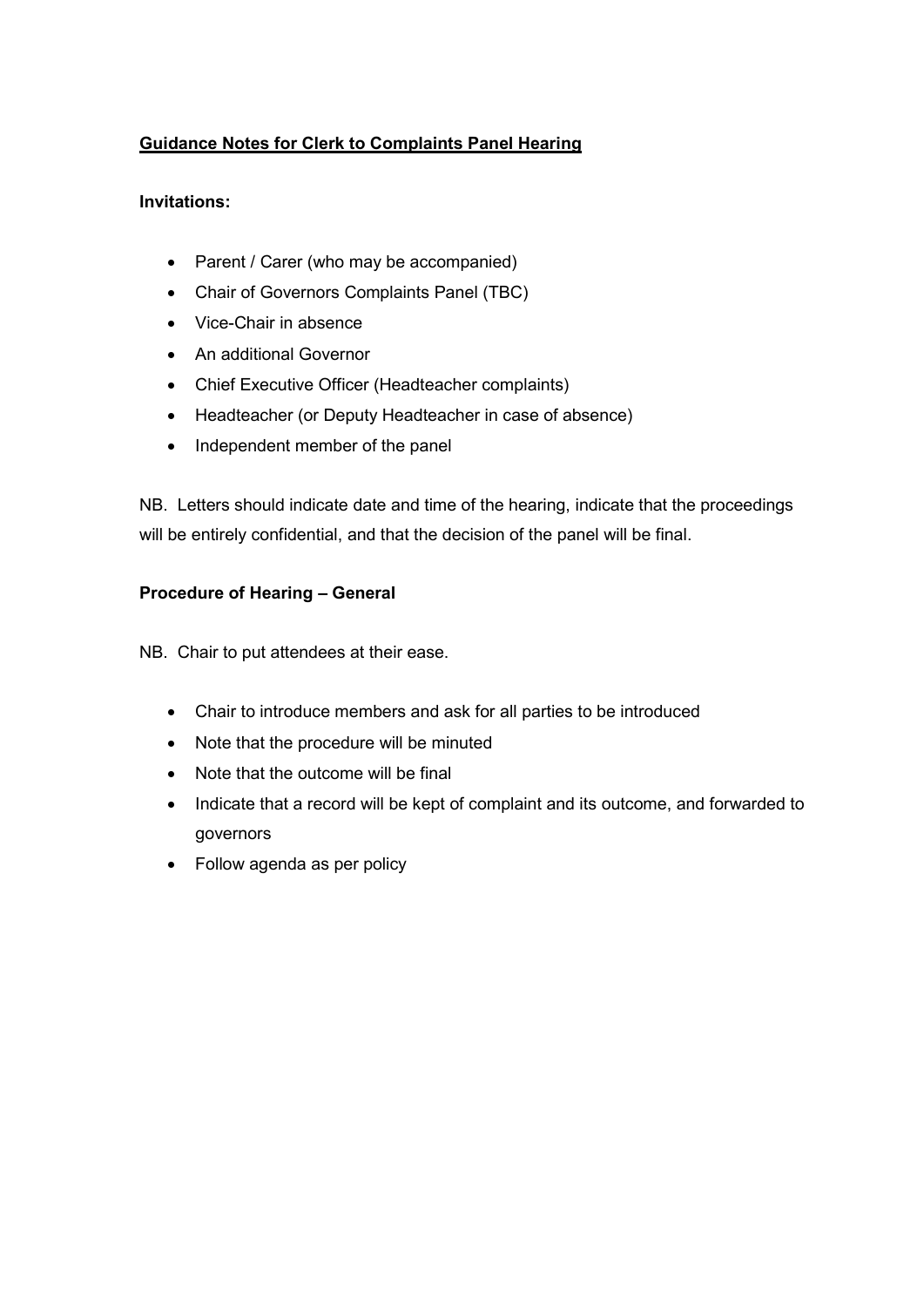# Reddish Vale High School School Complaint Form

Please complete and return to Mrs J Barker (Business Manager) who will acknowledge receipt and explain what action will be taken.

| Your name:                                                                                                                          |
|-------------------------------------------------------------------------------------------------------------------------------------|
| Student's name:                                                                                                                     |
|                                                                                                                                     |
| Your relationship to the student:                                                                                                   |
| <b>Address:</b>                                                                                                                     |
|                                                                                                                                     |
| Postcode:                                                                                                                           |
| Day time telephone number:<br><b>Evening telephone number:</b>                                                                      |
|                                                                                                                                     |
| Please give details of your complaint.                                                                                              |
|                                                                                                                                     |
|                                                                                                                                     |
|                                                                                                                                     |
|                                                                                                                                     |
|                                                                                                                                     |
|                                                                                                                                     |
| What action, if any, have you already taken to try and resolve your complaint.<br>(Who did you speak to and what was the response)? |
|                                                                                                                                     |
|                                                                                                                                     |
|                                                                                                                                     |
|                                                                                                                                     |
|                                                                                                                                     |
|                                                                                                                                     |
|                                                                                                                                     |
|                                                                                                                                     |
|                                                                                                                                     |
|                                                                                                                                     |
|                                                                                                                                     |